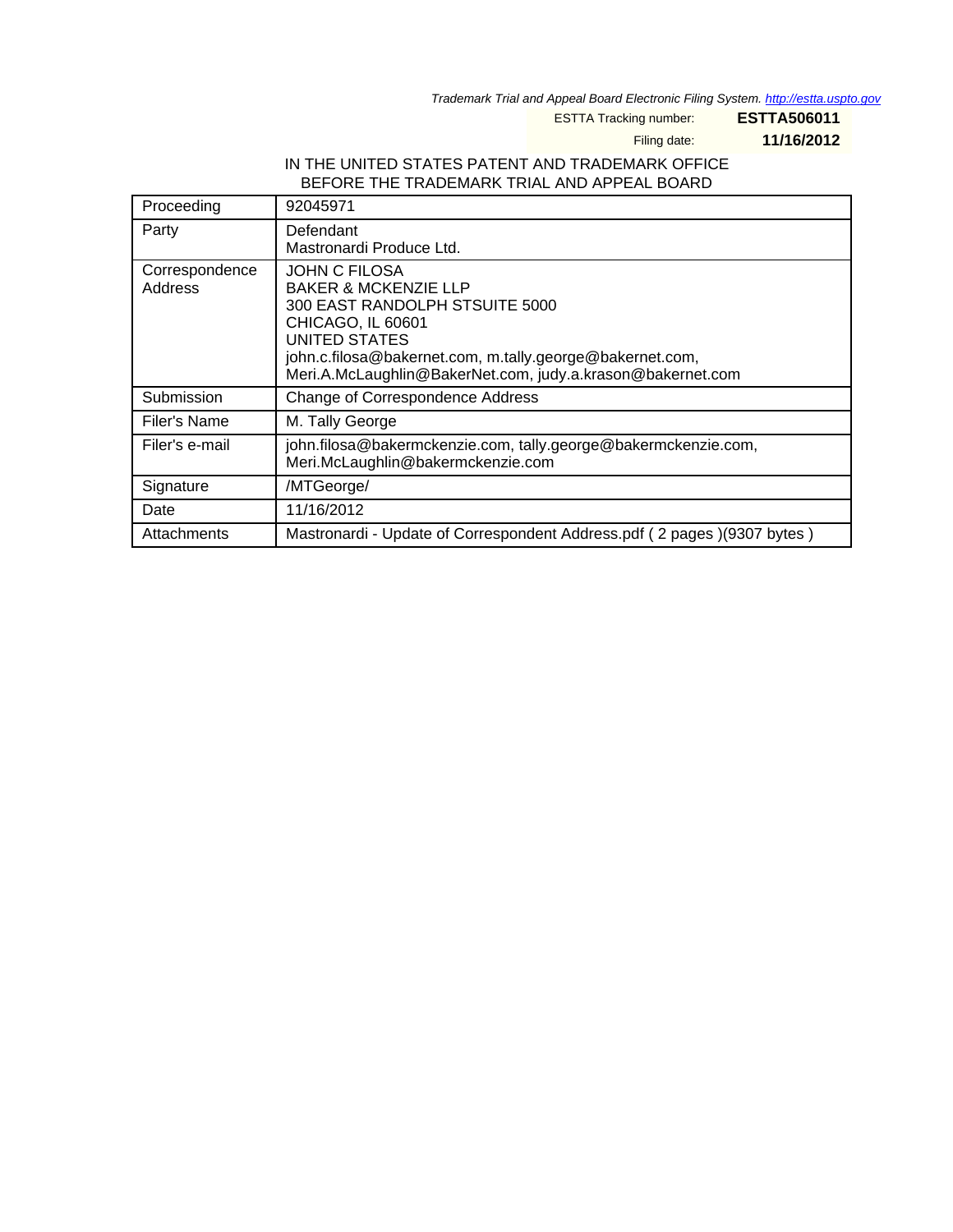## **IN THE UNITED STATES PATENT AND TRADEMARK OFFICE BEFORE THE TRADEMARK TRIAL AND APPEAL BOARD**

) ) ) ) ) ) ) ) ) ) )

| Evergro Canada, Inc.,<br>$f/k/a$ Westgro Sales, Inc. |
|------------------------------------------------------|
| Petitioner,                                          |
| VS.                                                  |
| Mastronardi Produce, Ltd.                            |
| Registrant.                                          |
|                                                      |
|                                                      |

Cancellation No. 92045971 Registration No. 3037538

## **UPDATE OF CORRESPONDENT ADDRESS**

Please address all correspondence for these proceedings to counsel for Registrant, and update the TTAB record as follows:

> JOHN C. FILOSA BAKER & MCKENZIE LLP 300 EAST RANDOLPH ST., SUITE 5000 CHICAGO, IL 60601 UNITED STATES Ph.: (312) 861-8000 Fax: (312) 698-2153 john.filosa@bakermckenzie.com tally.george@bakermckenzie.com meri.mclaughlin@bakermckenzie.com

Dated: November 16, 2012 /MTGeorge/

One of the Attorneys for Registrant, Mastronardi Produce Ltd.

BAKER & MCKENZIE LLP John C. Filosa M. Tally George 300 East Randolph Street, Ste. 5000 Chicago, Illinois 60601 Ph.: (312) 861-8000 Fax: (312) 698-2153 john.filosa@bakermckenzie.com tally.george@bakermckenzie.com